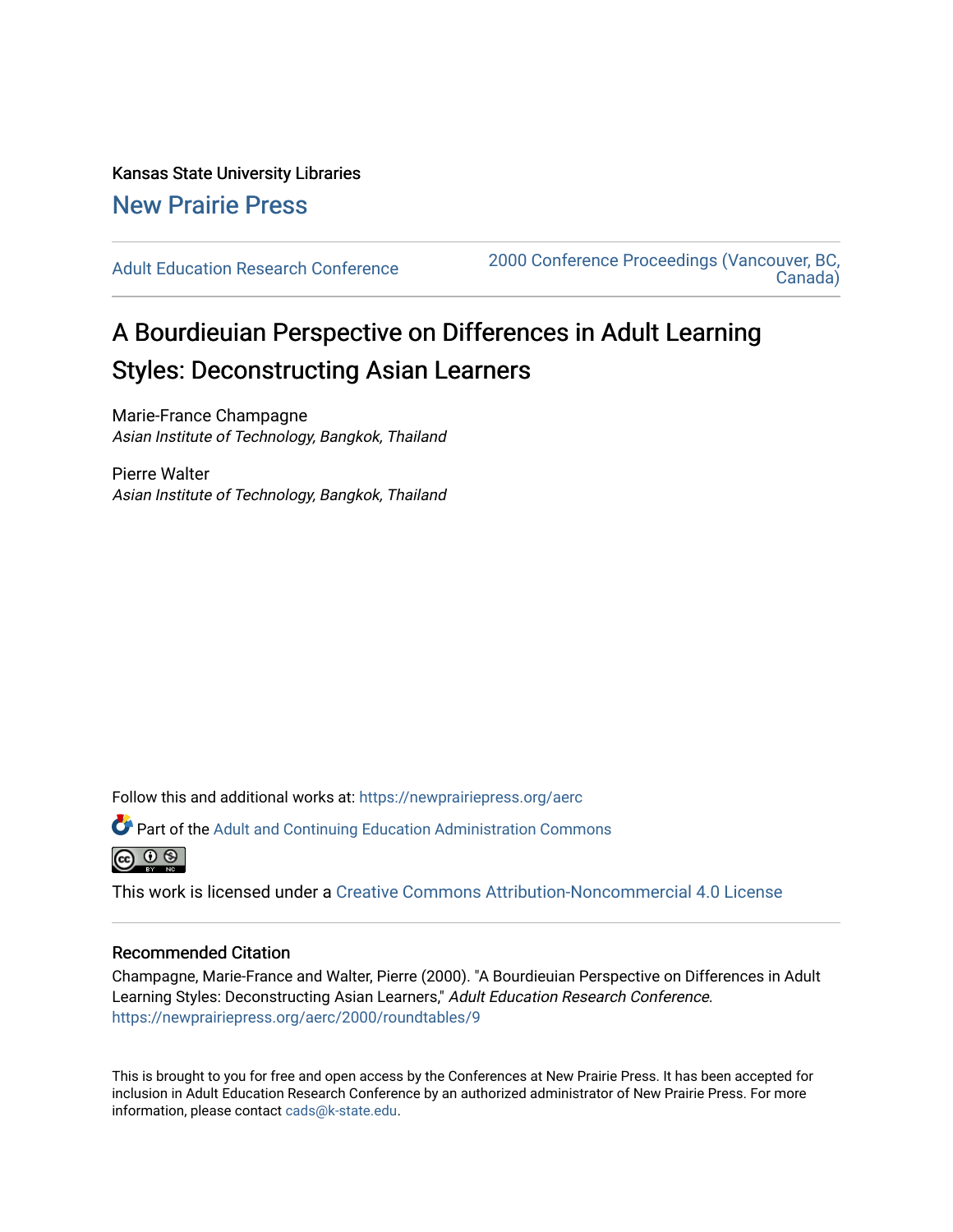## **A Bourdieuian Perspective on Differences in Adult Learning Styles: Deconstructing Asian Learners**

Marie-France Champagne and Pierre Walter Asian Institute of Technology, Bangkok, Thailand

In Western educational settings, it is fairly common to hear Asian adult learners characterized by teachers as passive, shy, unwilling to give their opinions in class, group-oriented and reluctant to challenge the authority of the teacher. More negative characteristics also attributed to Asian learners include adje ctives like obedient, uncritical, uncreative and even duplicitous. Following from these traits, the preferred learning style of Asians is often seen as rote memorization, attention to detail, and precise, linear and logical analysis without much creative depth (partly for these reasons Asians are thought to be good at science and engineering). Research on Asian adult learners is still quite sparse. In its absence, popular beliefs about Asian learners continue to hold sway without much critical reflection as to their accuracy or epistemological roots. Powerful exceptions to prevailing views of Asian adult learners are Pratt's (1990, 1991, 1992, 1999) and Littlewood's (1999) work on Chinese adult learners.

Our interest in the topic of Asian learning styles emerged as a result of our work first, in teacher development workshops we conducted for Khmer, Vietnamese, Thai and Lao teachers in their respective countries and, second, in our involvement in a graduate Adult Education program we recently established at the Asian Institute of Technology (AIT) for adults working in development contexts in the Asia-Pacific Region. In teaching Asian learners and in designing our Adult Education program, we (a French woman and an American man) have continuously grappled with the issue of Western versus Eastern educational philosophies, learning styles, appropriate roles for teachers and learners, and appropriate teaching-learning approaches and activities. Although AIT (an international post-graduate institution of engineering, applied science and management) is intended to be modeled after an American graduate institution, many of our faculty are from North America and Europe, and our medium of instruction is English, in fact most AIT students and a majority of faculty are from Asian rather than Western countries. This contradiction has led us to

question our own assumptions and practices regarding appropriate adult education: How can we best design and implement educational programs and teach classes for Asian adults? Our approach to teaching adults has been to promote the (Western?) practice of learner autonomy in identifying course objectives, content and activities, and to act as educational resources, non-directive (Western?) facilitators of learning rather than traditional (Asian?) teachers, building on our students' life, professional and academic experience rather than our own professional knowledge as the base for what we do.

As a result of our work with Asian learners, we have begun to explore and critique Western concepts and stereotypes of Asian learners, learning styles and teaching styles together with our (Western and Asian) colleagues and the Asian adult learners in the courses we teach. We have done this most formally in an adult education course the two of us co-teach on Teaching and Learning Practices, where we have posed the open-ended question of what characterizes Asian versus Western teaching and learning styles. Among the Nepali, Lao, Thai, Japanese, Cambodian, Tibetan, Sri Lankan and Mongolian adult learners who have thus far taken the course, we have found a wide range of conceptions of what comprises "Asian" and "Western," and have begun to appreciate the vast diversity and differences among Asian learners and perspectives, to the extent that we no longer find "Asian" to be a particularly useful concept. Instead, we have begun to talk about different nationalities as a unit of differentiation, but again, given the great diversity we encounter *within* nationalities – although we find national conceptions (e.g. Japanese learners, Thai learners, Sri Lankan Learners) to be quite valuable – nationality appears to be still too general a concept to completely describe the diversity of beliefs and experiences narrated by our students. As a result, we have now settled on trying to use the analytical and conceptual tools offered by Pierre Bourdieu in his notion of "habitus" to explain learning styles. Habitus disallows dichotomies such as Western ver